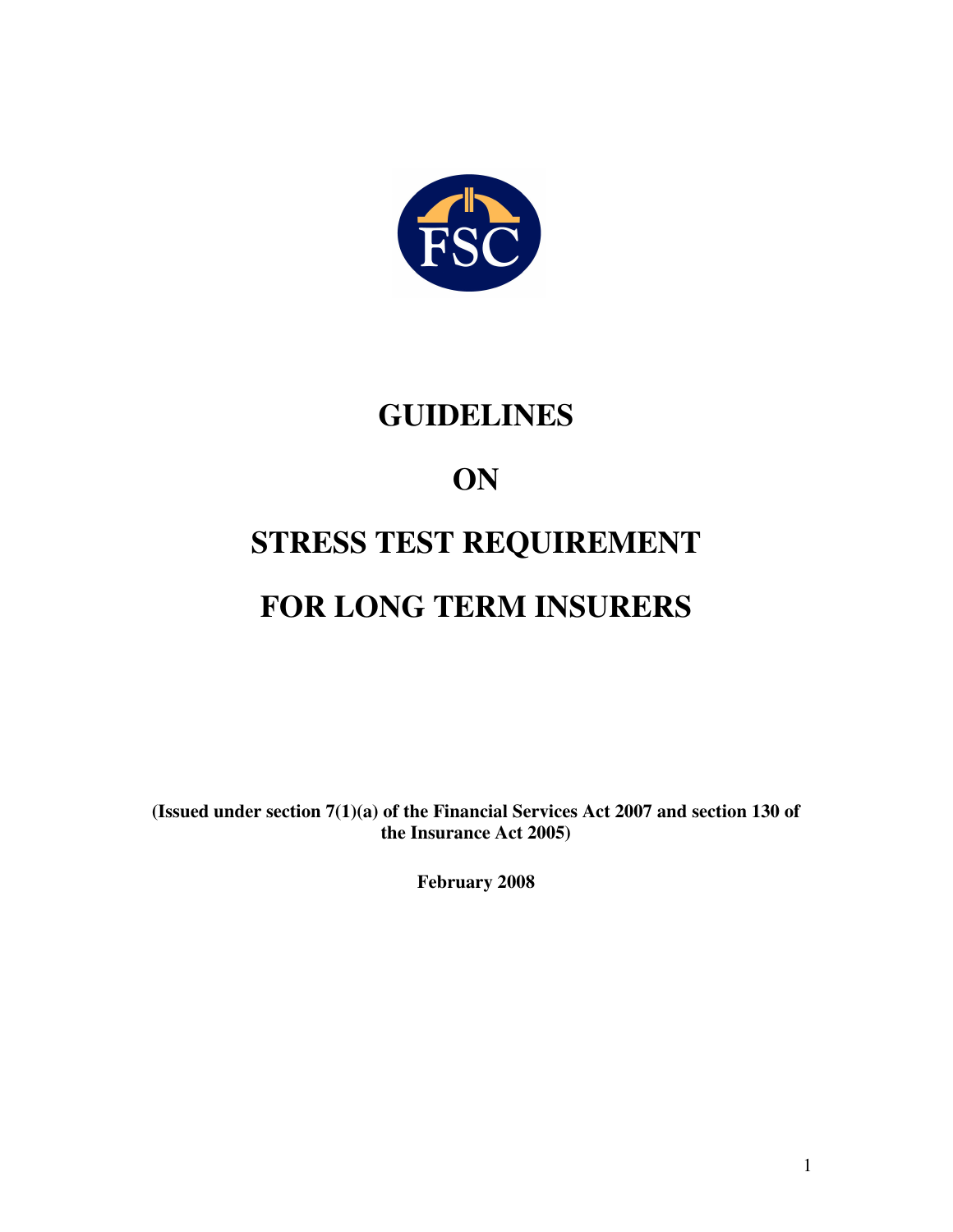#### **1. INTRODUCTION**

- 1.1 The objective of the Guidelines on Stress Test Requirement for Long Term Insurers (the "Guidelines") is to assist long term insurers in calculating the stress test requirement, as required by the Insurance (Long Term Insurance Business Solvency) Rules 2007.
- 1.2 Pursuant to its powers, the Guidelines are issued by the Commission under section 7(1) (a) of the Financial Services Act 2007 and section 130 of the Insurance Act 2005.
- 1.3 The Guidelines are meant to provide the minimum standards. It is not intended to replace or override any provisions under the law. The Guidelines should be read in conjunction with the provisions of the Insurance Act 2005, regulations made thereunder and any other rules, guidelines, circulars and notices that the Commission may issue from time to time.
- 1.4 Non-compliance with the Guidelines will expose the licensee to regulatory actions which may include a direction under section  $7(1)$  (b) of the Financial Services Act 2007 to ensure compliance with the Guidelines. Failure to comply with the direction may lead to regulatory actions.
- 1.5 The Guidelines shall apply to all long term insurers.
- 1.6 The Guidelines may be subject to review and may be amended by the Commission from time to time.

#### **2. STRESS TEST REQUIREMENTS**

The use of best-estimate valuation assumptions, adjusted by the prescribed margins and any additional discretionary margins, aims to ensure that the long term insurer should have sufficient assets to meet its future liabilities in respect of its existing in-force business if actual experience deviates from the valuation assumptions. In addition, to protect the solvency of an insurer against unexpected adverse shocks, the excess of assets over liabilities need to be sufficient to meet its ongoing liabilities. The minimum amount of assets that an insurer should hold in excess of its liabilities is referred to as its Stress Test Requirement.

- 2.1 **Stress Test Requirement**: The purpose of stress test requirement is to quantify the minimum level of assets in excess of liabilities:
	- 2.1.1.so as to enable the insurer to meet all the obligations as and when they are due;
	- 2.1.2. to provide sufficient cushion against adverse deviations in experience in any of the variables used in the valuation of liabilities as required by the Insurance (Long Term Insurance Business Solvency) Rules, 2007.
- 2.2 **Stress Test Requirements** equals the higher of the "Termination Capital Adequacy Requirements" (TCAR) and the "Ordinary Capital Adequacy Requirements" (OCAR), as defined in 2.3 and 2.4 below.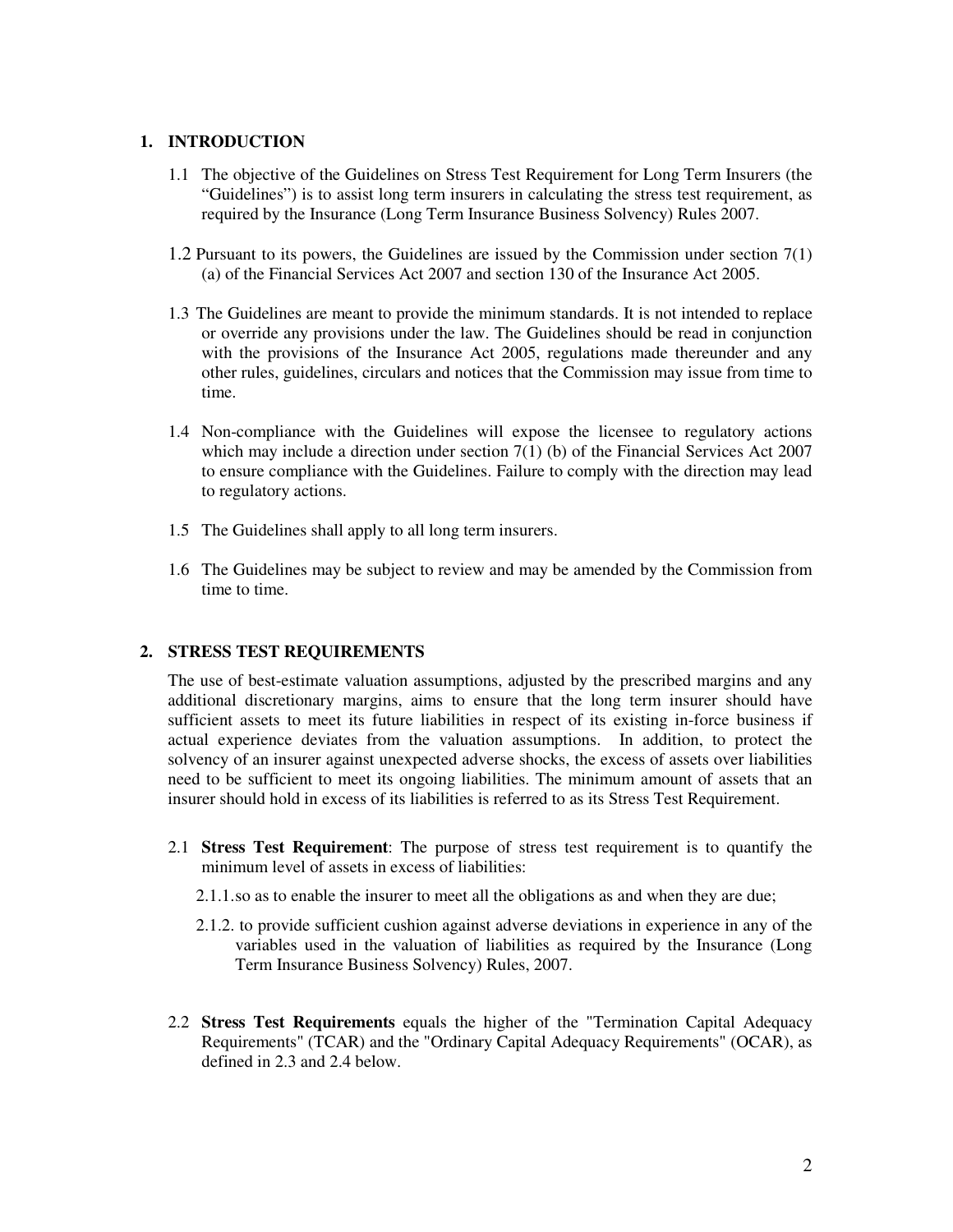#### 2.3 **"Termination Capital Adequacy Requirements" (TCAR):**

2.3.1 TCAR = Lapse capital adequacy requirement + Surrender capital adequacy requirement, as defined in 2.3.2 and 2.3.3 below:

#### 2.3.2 Lapse capital adequacy requirement (for policies with no surrender values):

The lapse capital adequacy requirement equals the amount required to ensure that no policy has a negative liability, where liability refers to the total amount of liability as determined by Insurance (Long Term Insurance Business Solvency) Rules 2007, before taking any other capital adequacy requirements into account.

#### 2.3.3 Surrender capital adequacy requirement:

The surrender capital adequacy requirement equals the amount required to ensure that no policy's liability is less than its current surrender value or guaranteed surrender value whichever is higher. For policies that cannot be surrendered or transferred from long term insurer the amount is zero.

#### 2.4 **Ordinary Capital Adequacy Requirements (OCAR):**

2.4.1 The OCAR is estimated on the basis of a formula, which comprises of a factorbased approach that isolates each major risk category and establishes what capital needs to be held in respect of that risk.

2.4.2 The OCAR needs to allow for the effect of a fall in the fair value of the assets backing it, so that a sufficient level of capital is maintained even after such a fall in asset values.

2.4.3 A fall in the fair value of assets is allowed for by initially calculating an Intermediate Ordinary Capital Adequacy Requirement (IOCAR).

2.4.4 OCAR , the ordinary capital adequacy requirement is then calculated by grossing up IOCAR for the effect of the assumed fall in fair value of the assets backing it, as described in paragraph 2.5.8.2 For example should only equities be used to back the OCAR and the assumed fall for equities is 30% then

$$
OCAR = \frac{IOCAR}{0.7}
$$

2.4.5 Should OCAR be backed by cash then OCAR = IOCAR

2.4.6 Should a balanced portfolio be available to back OCAR then OCAR will be built up starting with the less volatile assets.

#### 2.4.7 Example:

 2.4.7.1 Cash, fixed interest and equities are available as free assets. For the purpose of this example, assume falls in fair values of 0%, 10% and 30% respectively and the IOCAR is more than the sum of the value of the cash and 90% of the fixed interest assets.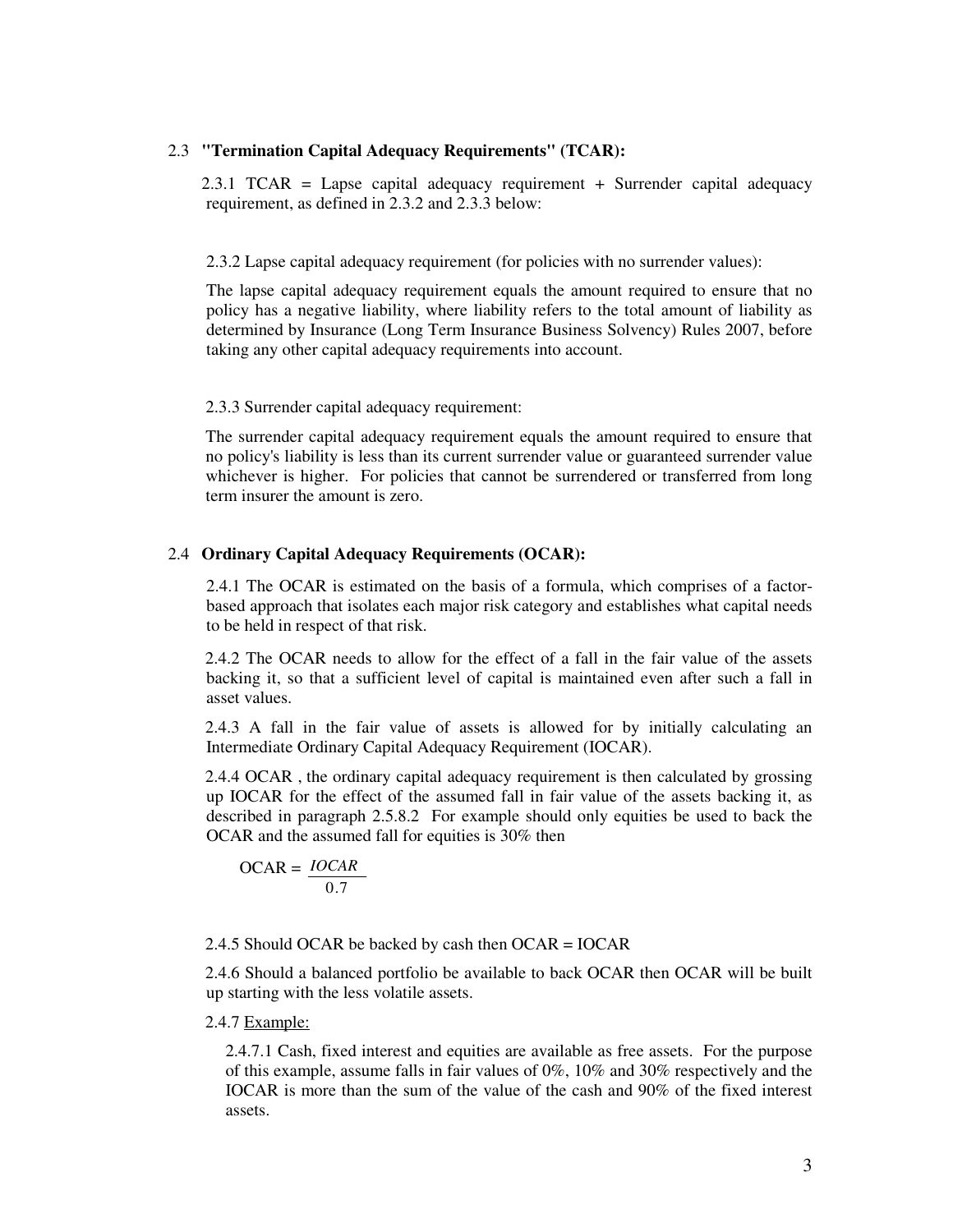2.4.7.2 Then OCAR = Cash amount  $(c)$  + Value of fixed interest assets  $(f_i)$  + Value of equities (e)

Where  $IOCAR = c + 0.9fi + 0.7e$ 

2.4.7.3 It is not necessary to take into account the fall in the fair value of the free assets which are not needed to cover OCAR.

2.4.8 The IOCAR is calculated according to the following formula:  
IOCAR = 
$$
\sqrt{(a^2 + b^2 + ci^2 + cii^2 + ciii^2 + d^2 + e^2 + f^2 + g^2 + h^2 + i^2)} + j
$$

where item (a) to item (j) in the formula refer to the capital adequacy requirements as defined in paragraphs 2.5.1 to 2.5.10.

2.4.9 The sum of all groups must be taken in respect of each item above before squaring. If in respect of lapses (i.e. item a), if there are 2 groups namely x and y, then  $a^2 = (a_x + a_y)^2$ , where  $a_x$  and  $a_y$  are the lapse capital adequacy requirement for groups x and y respectively. The capital adequacy requirement should generally be higher where groups are used instead of bundling all policies, since expected profits in one group may not be used to reduce expected losses in another group (i.e. the capital adequacy requirement in respect of a group e.g.  $a_X$  must be greater to or equal to zero.)

2.4.10 Each of the components of the IOCAR formula is described in detail in 2.5.

#### **2.5 IOCAR COMPONENTS:**

2.5.1 ITEM (a): Lapse risk (for policies with no surrender values):

2.5.1.1 The lapse risk capital adequacy requirement equals 40% of the amount required to ensure that no policy has a negative liability before taking into account the effect of any negative bonus stabilisation reserve.

2.5.1.2 Additions to the above amount must be considered where

- I. the office's lapse experience fluctuates significantly from year to year or the trend in lapses has been worsening over time;
- II. the typical level of base lapses is in excess of 20% of policies that could lapse per annum.

#### 2.5.2 ITEM (b): Surrender risk:

 2.5.2.1 The surrender risk capital adequacy requirement equals 20% of the amount required to ensure that no policy's liability, before taking into account the effect of any negative bonus stabilisation reserve, is less than its current surrender value or its guaranteed surrender value whichever is higher. For policies which cannot be surrendered or transferred from the long term insurer, e.g. certain retirement annuities, the amount is zero.

2.5.2.2 Additions to the above amount must be considered where:

I. surrender values are guaranteed (say 40% instead of 20% if guarantees apply at all durations);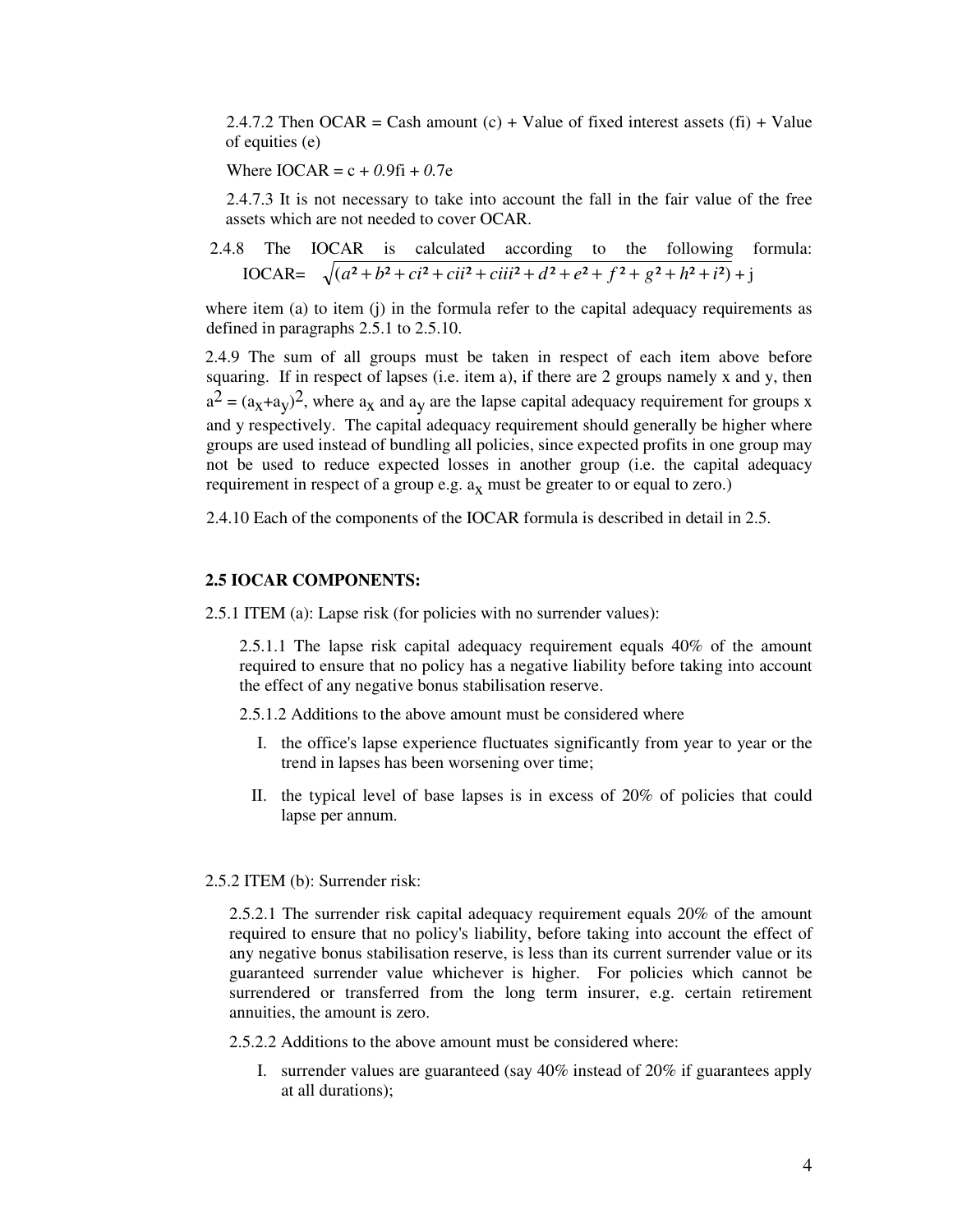- II. the office has created expectations of stabilised future surrender values at the point of sale or in regular correspondence with policyholders;
- III. the typical level of surrenders is in excess of 10% of in- force policies per annum.
- 2.5.3 ITEM (c): Mortality, morbidity and medical fluctuation risk:

2.5.3.1 The required OCAR provides for fluctuations in experience over the year up to the next valuation.

2.5.3.2 The medical fluctuation risk OCAR is set at 3 times the mortality fluctuation risk OCAR

2.5.3.3 The requirements are as follows:

(i) (ci): Mortality-
$$
\frac{45p}{\sqrt{n}}
$$
;

(ii) (cii): Morbidity-
$$
\frac{65p}{\sqrt{n}}
$$
;

(iii) (ciii) Medical- 
$$
\frac{135p}{\sqrt{n}}
$$
;

where

n = number of lives assured in the category (net of lives fully reinsured) and

p = annual risk premium on the valuation basis or expected strain (net of reinsurance).

2.5.3.4 Notes:

- I. The above formulae are based on typical spreads of risks. Where this is not the case (i.e. not a typical spread of risks), the actuary should consider calculating separate fluctuation capital adequacy requirements for different homogeneous groups and holding the sum of these capital requirements;
- II. The fluctuation risk can be decreased to a large extent by suitable reinsurance. Whilst it is not practical to prescribe formulae which depend on reinsurance arrangements, the actuary may make an adjustment for reinsurance where this can be justified.
- III. Mortality includes accident benefits;
- IV. Morbidity includes lump sum disability benefits, dread disease benefits and income protection benefits.
- V. Medical includes hospital cash plans and major medical benefits.
- VI. `p' should include any relevant option premiums.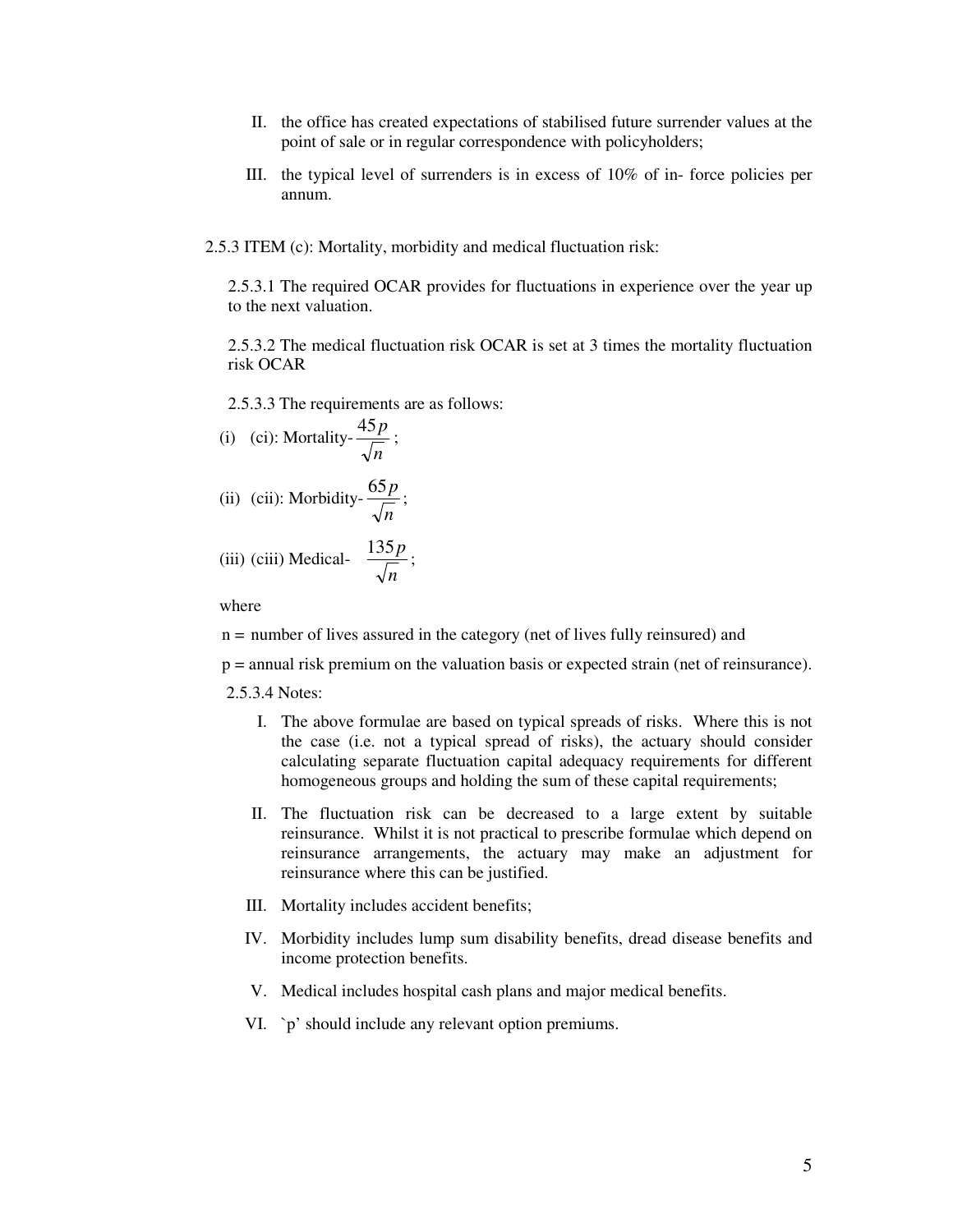2.5.4 ITEM (d): Annuitant mortality fluctuation risk:

2.5.4.1 Similar to item (c), the OCAR provides for fluctuations in experience over the year up to the next valuation.

2.5.4.2 The annuitant mortality fluctuation capital adequacy requirement equals

$$
\frac{r}{\sqrt{n}}
$$

where

- r = statutory solvency reserves for the relevant (i.e. where mortality plays a role) annuity portfolios on the valuation date; and
- n = number of annuitants in the relevant category.

2.5.5 ITEM (e): Mortality, morbidity and medical assumption risk:

2.5.5.1 The Aids assumption capital adequacy requirement is equal to one-third of the bestestimate Aids liability.

2.5.5.2 The mortality, morbidity and medical assumption capital adequacy requirement for business with liabilities not valued on a discounted cash flow basis is equal to the sum of the following requirements:

- I. Mortality: the effect of a 5% heavier mortality experience than the actuary's valuation basis on the statutory solvency method.
- II. Morbidity: the effect of a 10% heavier morbidity experience than the actuary's valuation basis on the statutory solvency method.
- III. Medical: the effect of a 15% heavier medical experience than the actuary's valuation basis on the statutory solvency method.

#### 2.5.5.3 Notes:

i.Mortality, morbidity and medical include the same benefits as described in the notes to 2.5.3.4

ii.Additions to the above amounts must be considered:

- (a) For new types of benefits;
- (b) New distribution channels;
- (c) Insufficient experience data being available;
- (d) Experience worsening over time;
- (e) Any other relevant factor
- iii.Where the mortality risk is eliminated by the use of back-to-back policies, there are no mortality assumption capital adequacy requirements.
- iv.The divergent experience as set out above must be assumed to last for the expected time that it would take to react to a divergence of experience by adjusting risk premiums. In cases where risk premiums cannot be adjusted, the divergent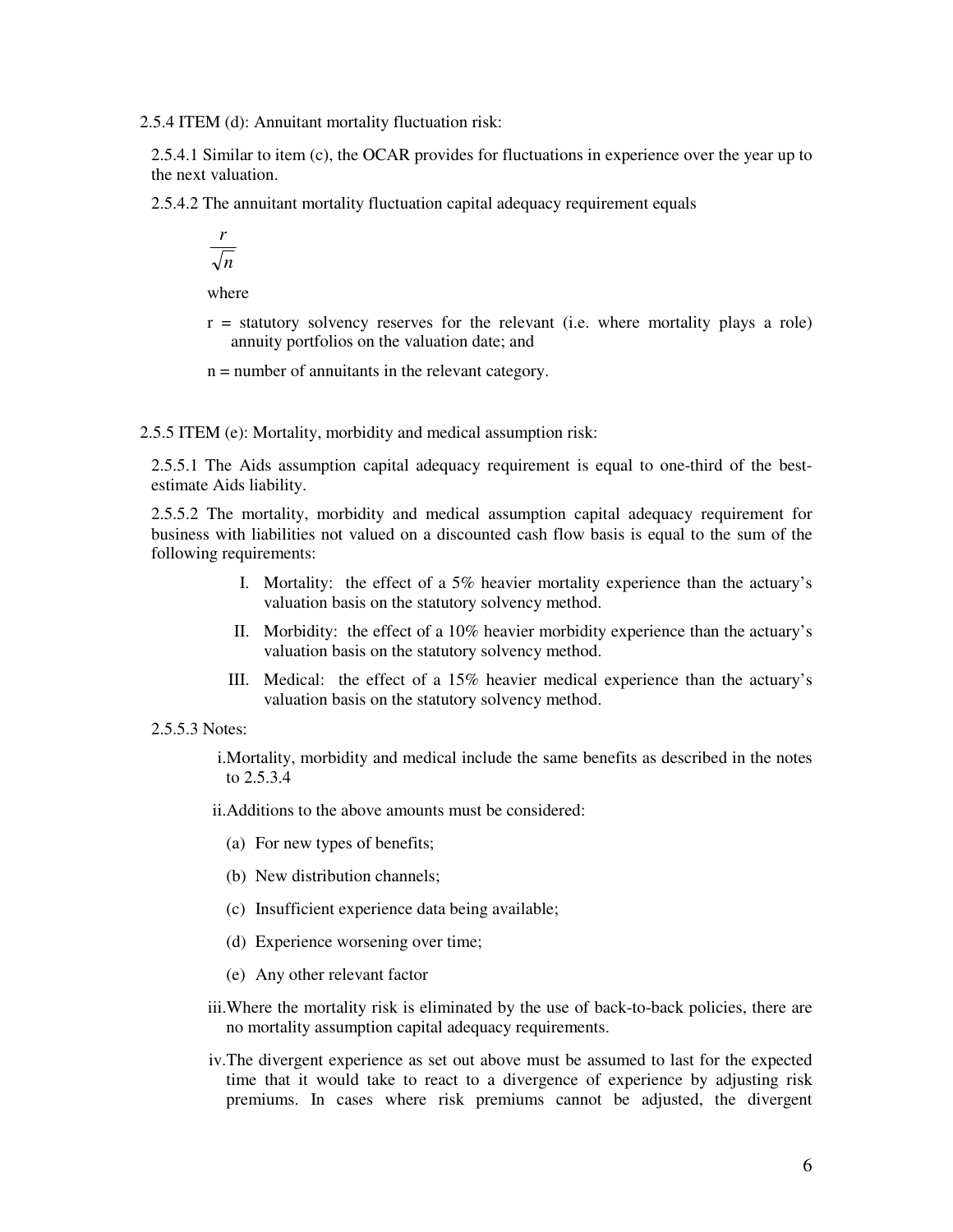experience must be taken into account for the outstanding term of each policy.

- 2.5.6 ITEM (f): Expense fluctuation risk:
- 2.5.6.1 The expense fluctuation capital adequacy requirement equals 10% of all renewal expenses in the previous year (excluding commission and commission-related and other acquisition costs).
- 2.5.6.2 An addition to the above amount must be considered where
	- i. The long-term insurer is rapidly growing and expenses are unpredictable;
	- ii. New business figures historically have deviated by more than 20% from budgets;
	- iii. The long term insurer has recently launched a new class of contract with a substantially different expense structure to existing contracts;

#### 2.5.7 ITEM (g): Expense assumption risk:

The expense assumption capital adequacy requirement, for business with liabilities not valued on a discounted cash flow basis, equals the increase in liabilities, should allowance be made for a 2% worse inflation rate for renewal expenses (i.e. maintenance, investment and claims expenses) lasting for the duration of the expected reaction time, or for the outstanding term of each policy if expense loadings cannot be reviewed. (The effect of discontinuances must be taken into account.)

#### 2.5.8 ITEM (h): Investment risk:

2.5.8.1The investment capital adequacy requirement is equal to the greater of h(i) and h(ii) as defined in 2.5.8.2 and 2.5.8.3 below.

#### 2.5.8.2 ITEM h(i): Resilience capital adequacy requirement:

i. The purpose of the resilience capital adequacy requirement is to test the robustness of the financial position of a long term insurer in the face of volatile market conditions. The actuary must reconsider the statutory solvency valuation, assuming the fall in the fair values of the assets as prescribed in Table: 2.5.8.2 backing the liabilities on the valuation date:

| S.No | <b>Type of asset</b> |                                                                                                                                               | <b>Fall in fair value</b> |  |
|------|----------------------|-----------------------------------------------------------------------------------------------------------------------------------------------|---------------------------|--|
|      |                      | <b>Equities:</b>                                                                                                                              |                           |  |
|      | i                    | Listed in Mauritius or listed on such 20% fall in value<br>exchanges as are specified in the<br>Second Schedule of the Insurance<br>Act 2005. |                           |  |
|      | ii                   | Others                                                                                                                                        | 30% fall in value         |  |

#### **Table: 2.5.8.2**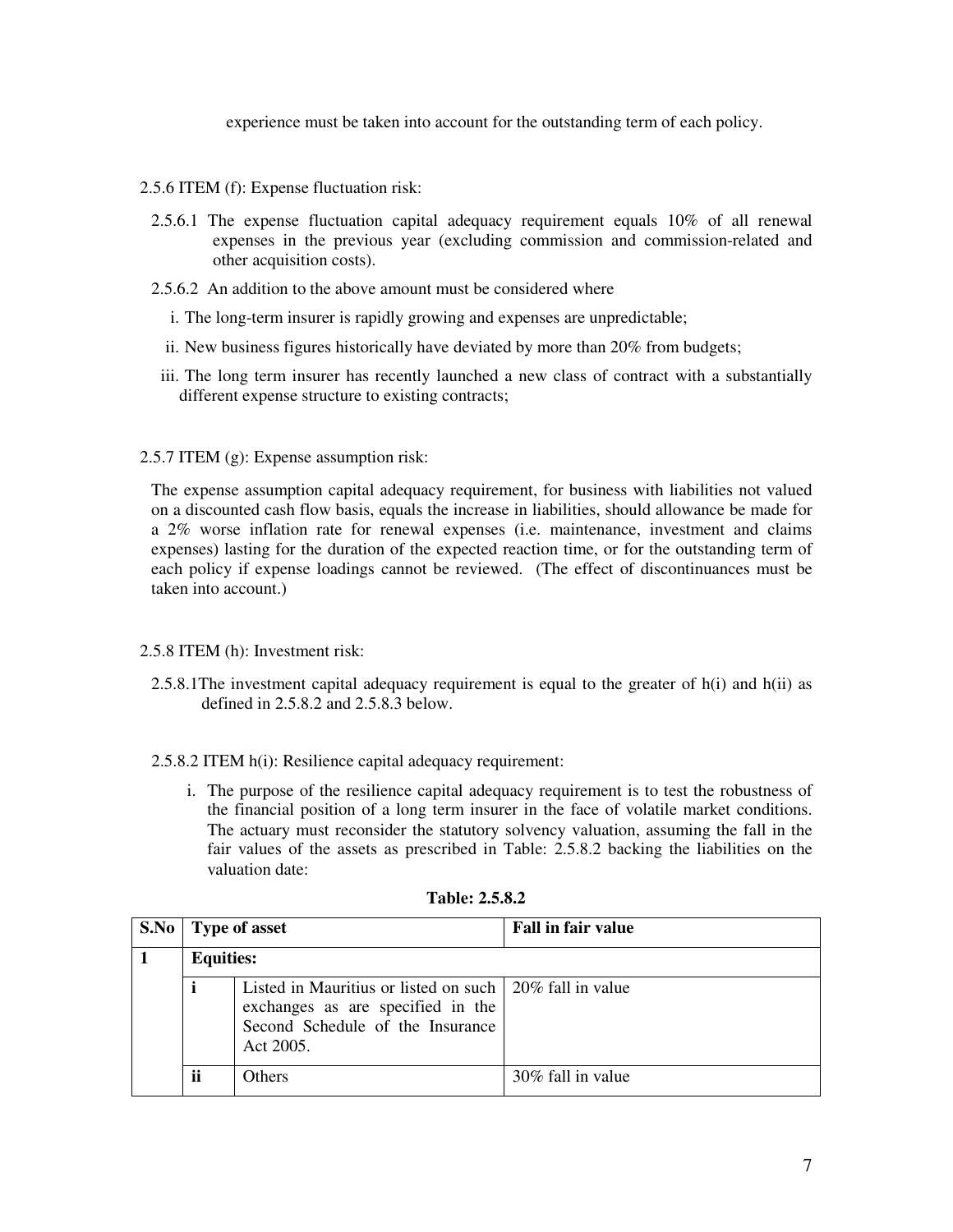|                         | Properties                                     | 15% fall in value                                                                                                                                                  |
|-------------------------|------------------------------------------------|--------------------------------------------------------------------------------------------------------------------------------------------------------------------|
| $\overline{\mathbf{3}}$ | Fixed interest assets in fixed-interest yields | Impact of 30% relative increase/decrease in<br>yield to maturity (i.e. when yields are 10%,<br>test resilience to both $7.0\%$ and $13.0\%$<br>yield environments) |
|                         | Cash and fluctuating interest rate assets      | $0\%$ fall in value                                                                                                                                                |
| 5                       | Other assets                                   | 35% fall in value                                                                                                                                                  |
| 6                       | Foreign currency denominated assets            | Same as for domestic assets subject to a<br>minimum of 20% fall in value                                                                                           |

**(**ii) The calculation of the resilience capital adequacy requirement is as follows:

Assume  $L_0$  = Statutory solvency method liabilities (including any bonus stabilisation reserve) at the valuation date

- $A_0 = L_0$  (i.e. the assets necessary to back the liabilities at the valuation date)
	- $L_1$  = Statutory solvency method liabilities after the assumed fall in fair value (before deduction of the absolute value of any negative bonus stabilisation reserve), reduced by the effect of any proposed management actions e.g. lower bonus rates.

 $A_1 =$  Value of the assets  $(A_0)$  after the assumed fall in fair value

Then the resilience capital adequacy requirement equals:

$$
(\mathbf{A}_0 - \mathbf{L}_0) - (\mathbf{A}_1 - \mathbf{L}_1)
$$

$$
= L_1 - A_1
$$

(iii) Notes:

- a. Assume that fair values will not recover (within a short period).
- b. For fixed income assets, the actuary needs to determine whether an increase or decrease will lead to the highest capital adequacy requirements on the total life fund. The actuary must use the yield movement that produces the highest capital adequacy requirement.
- c. For options and futures the long-term insurer's exposure to the relevant assets (e.g. equities) must be taken into account when calculating this requirement. A long-term insurer might, for example, hedge an equity portfolio by selling futures. Should the composition of the portfolio and the futures index sold be identical, a fall in fair value of say 30% would make a resilience capital adequacy requirement unnecessary for the hedged portion of the portfolio. As the composition will normally not be identical, the actuary would have to consider what off-set to allow. In an extreme case, the fair value of the equity portfolio may even fall while the index rises.
- d. Although the actuary must consider liquidity when valuing and reporting on a long-term insurer, there is generally no particular capital adequacy requirement for lack of liquidity.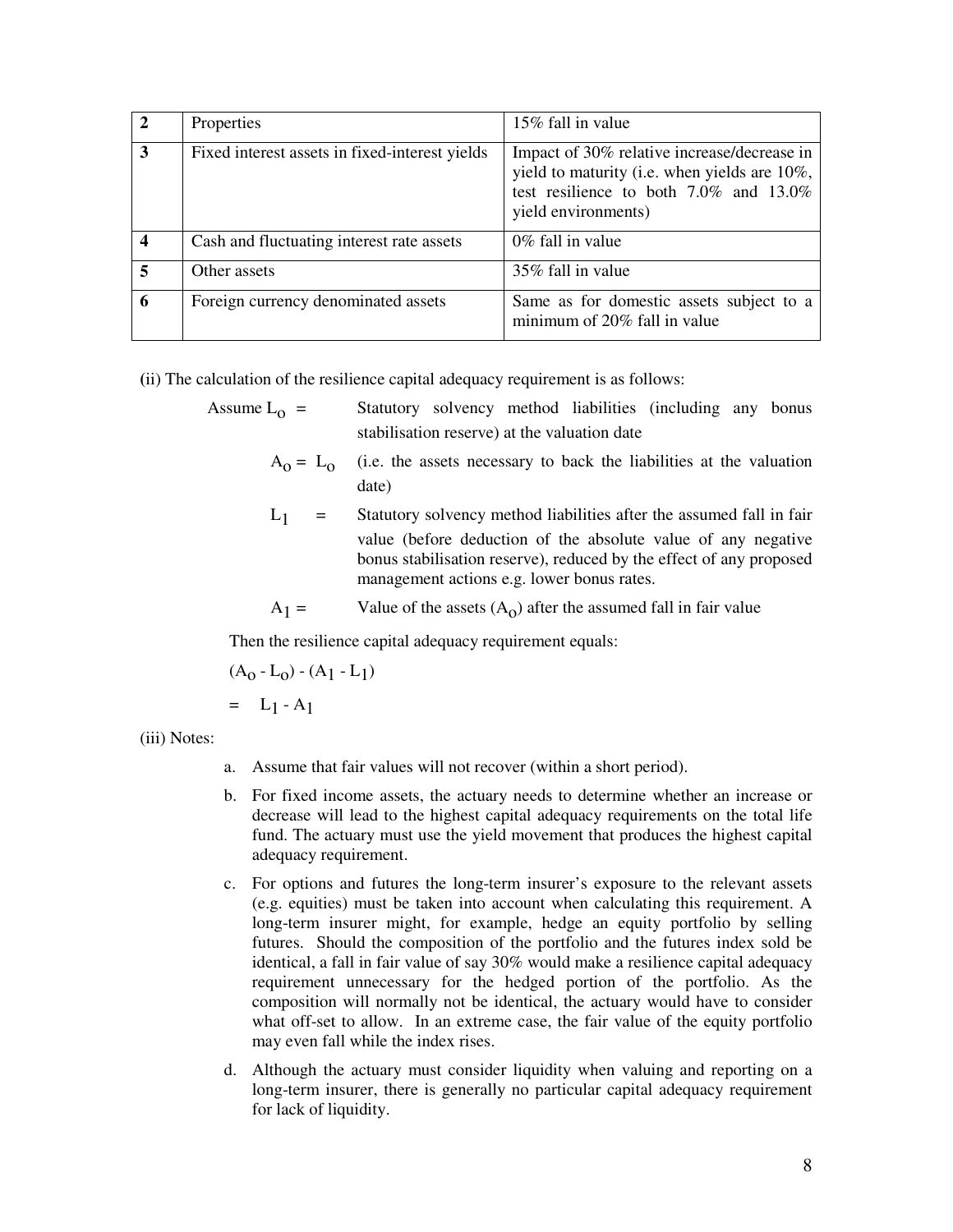- e. Where assets invested in foreign assets is used to cover the IOCAR, assume that these foreign assets have the same assumed fall as Mauritius Rupee denominated assets (as defined in Table: 2.5.8.2), but with an allowance for exchange rate volatility as defined in 2.5.9.
- 2.5.8.3 ITEM h(ii): Worse investment return capital adequacy requirement:
	- I. The "worse investment return" scenario assumes that future investment returns would be 0.85 of the valuation assumption (test for a 15% relative reduction) subject to minimum of 2% per annum lower than assumed in valuation. This implies that the valuation interest rate used in valuing both assets and liabilities and the assumed growth rates for future dividends and rentals, where applicable, must all be reduced to 0.85 of the valuation rate per annum, subject to a minimum reduction of 2% per annum.
	- II. Calculation of the worse investment return capital adequacy requirement is as follows:
	- Assume  $L_0$  = Statutory solvency method liabilities (including any bonus stabilisation reserve) at the valuation date
- $A_0 = L_0$  (i.e. the assets necessary to back the liabilities at the valuation date)
	- $L_1$  = Statutory solvency method liabilities assuming the worse investment return scenario (before deduction of the absolute value of any negative bonus stabilisation reserve), reduced by the effect of any proposed management actions e.g. lower bonus rates.
	- $A_1 =$  $=$  Value of the assets  $(A_0)$  taking into account the worse investment return scenario.

Then the worse investment return capital adequacy requirement equals:

$$
(A_0 - L_0) - (A_1 - L_1)
$$

 $= L_1 - A_1$ 

III. Fixed interest assets need to be revalued.

#### 2.5.9 ITEM (i): Foreign exchange risk:

2.5.9.1 The foreign exchange risk capital adequacy requirement is equal to the change in effect on total assets less liabilities of a minimum 20% fall in foreign exchange rates for all assets held in foreign currencies.

#### 2.5.10 ITEM (j): Understatement of liabilities:

2.5.10.1 Any understatement of the liabilities resulting from using insufficient margins in the valuation assumptions for each category of business.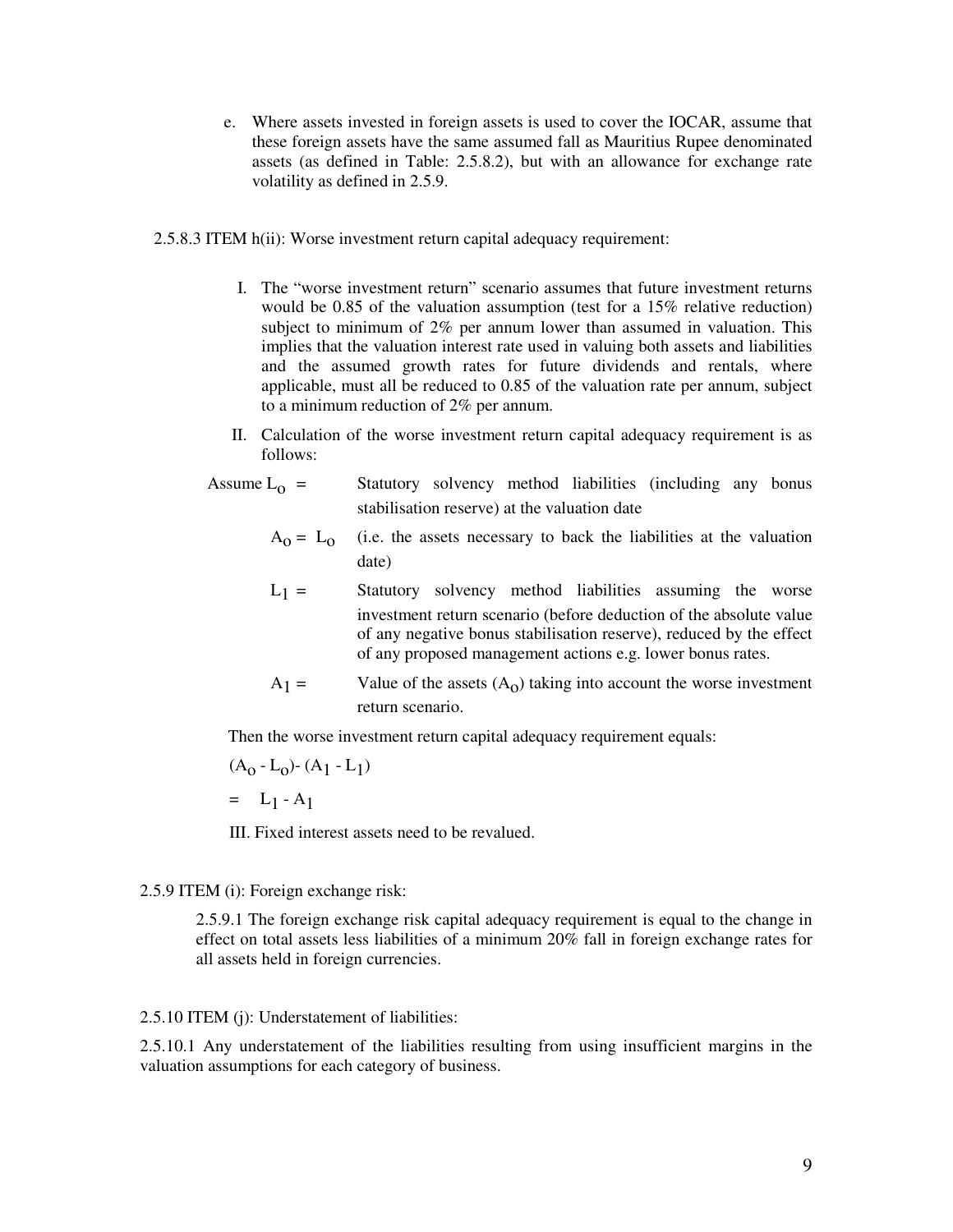#### **2.6 General guidance on Stress Test requirements/ Other risks:**

- a) The Guidelines consider only the more general contingencies. Should there be any other factor which could place the long term insurer at risk; the actuary must consider additional stress test requirements. In making this decision, the actuary should consider, amongst other things:
	- i. The long term insurer's philosophy and strategic plan;
	- ii. The intended growth of the company;
	- iii. The risk profile of the business;
	- iv. The capital levels being maintained by competitors;
	- v. How the capital itself is invested;
	- vi. The relative level of the investment markets at the time;
- b) Wherever applicable, allowance for off-setting factors may be made in calculating stress test requirements. Such offsetting factors could apply to either the TCAR or OCAR, or to any of the individual items (a) to (j) that make up the OCAR.
- c) Examples of management actions that could be considered when calculating Stress Test requirements include the following:
	- i) Removal of portion of non-vested bonuses applicable to with-profits business;
	- ii) Reduction in future bonus rates on with-profits business;
	- iii) Additional surrender penalties, if allowed as per the terms of the contract;
	- iv) The right to review premium rates, risk premiums etc
- d) The level of stress test requirements is a function of the expected management action resulting in off-sets. Credit for off-sets may be taken only where management action had been resolved by the Board and where the actuary is satisfied that:
	- I. The office would exercise the discretions should circumstances require it in practice;
	- II. The required action is not constrained by policy guarantees;
	- III. Such action is not contrary to any representations made to the policyholder (including marketing literature) that may have impacted policyholder reasonable expectations;
- e) Although it is not the responsibility of the actuary to ensure that management actions do get implemented in practice (this being a Board responsibility), it is the responsibility of the actuary to ensure that the Board is aware of the potential consequences of any proposed management action, and in particular how it stands up against policyholder reasonable expectations.
- f) In the case of the investment stress test requirement it should be taken into account that certain management actions have already been assumed to justify